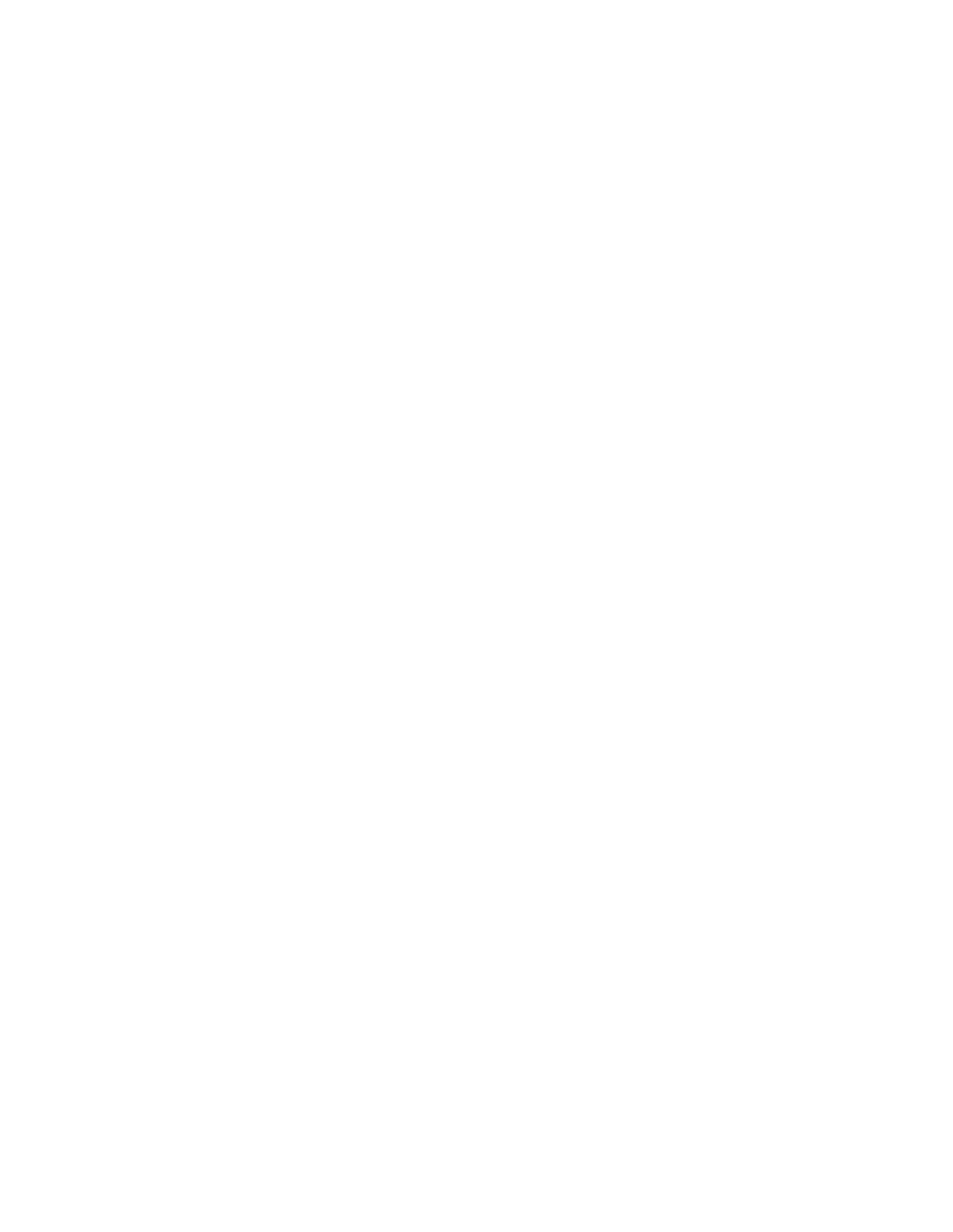## **ORDINANCE REGULATING SALES AND LICENSING OF TOBACCO, TOBACCO PRODUCTS AND TOBACCO-RELATED DEVICES**

**Cass County Ordinance No. 2011-02**

### **TABLE OF CONTENTS**

|  | Subd. 1 Tobacco, Tobacco Products                                                                  |
|--|----------------------------------------------------------------------------------------------------|
|  | Subd. 2 Tobacco-Related Devices                                                                    |
|  | Subd. 3 Self-Service                                                                               |
|  | Subd. 4 Vending Machine                                                                            |
|  | Subd. 5 Minor                                                                                      |
|  | Subd. 6 Retailer                                                                                   |
|  | Subd. 7 Moveable Place of Business                                                                 |
|  | Subd. 8 Sale                                                                                       |
|  | Subd. 9 Compliance Checks                                                                          |
|  |                                                                                                    |
|  | Subd. 1 Application                                                                                |
|  | Subd. 2 Action                                                                                     |
|  | Subd. 3 Term                                                                                       |
|  | Subd. 4 Revocation or Suspension                                                                   |
|  | Subd. 5 Transfers                                                                                  |
|  | Subd. 6 Moveable Place of Business                                                                 |
|  | Subd. 7 Display                                                                                    |
|  | Subd. 8 Renewals                                                                                   |
|  |                                                                                                    |
|  |                                                                                                    |
|  |                                                                                                    |
|  |                                                                                                    |
|  | Subd. 1 Licensee                                                                                   |
|  | Subd. 2 Clerks/Employees                                                                           |
|  |                                                                                                    |
|  | $\Delta$                                                                                           |
|  | Subd. 1 Illegal Sales                                                                              |
|  | Subd. 2 Illegal Possession                                                                         |
|  | Subd. 3 Illegal Use                                                                                |
|  | Subd. 4 Illegal Procurement                                                                        |
|  | Subd. 5 Use of False Identification                                                                |
|  | Subd. 6 Distributing to Unlicensed Retailer                                                        |
|  | Subd. 7 Retailers Acquiring Tobacco, Tobacco Products or Tobacco-Related Devices Without a License |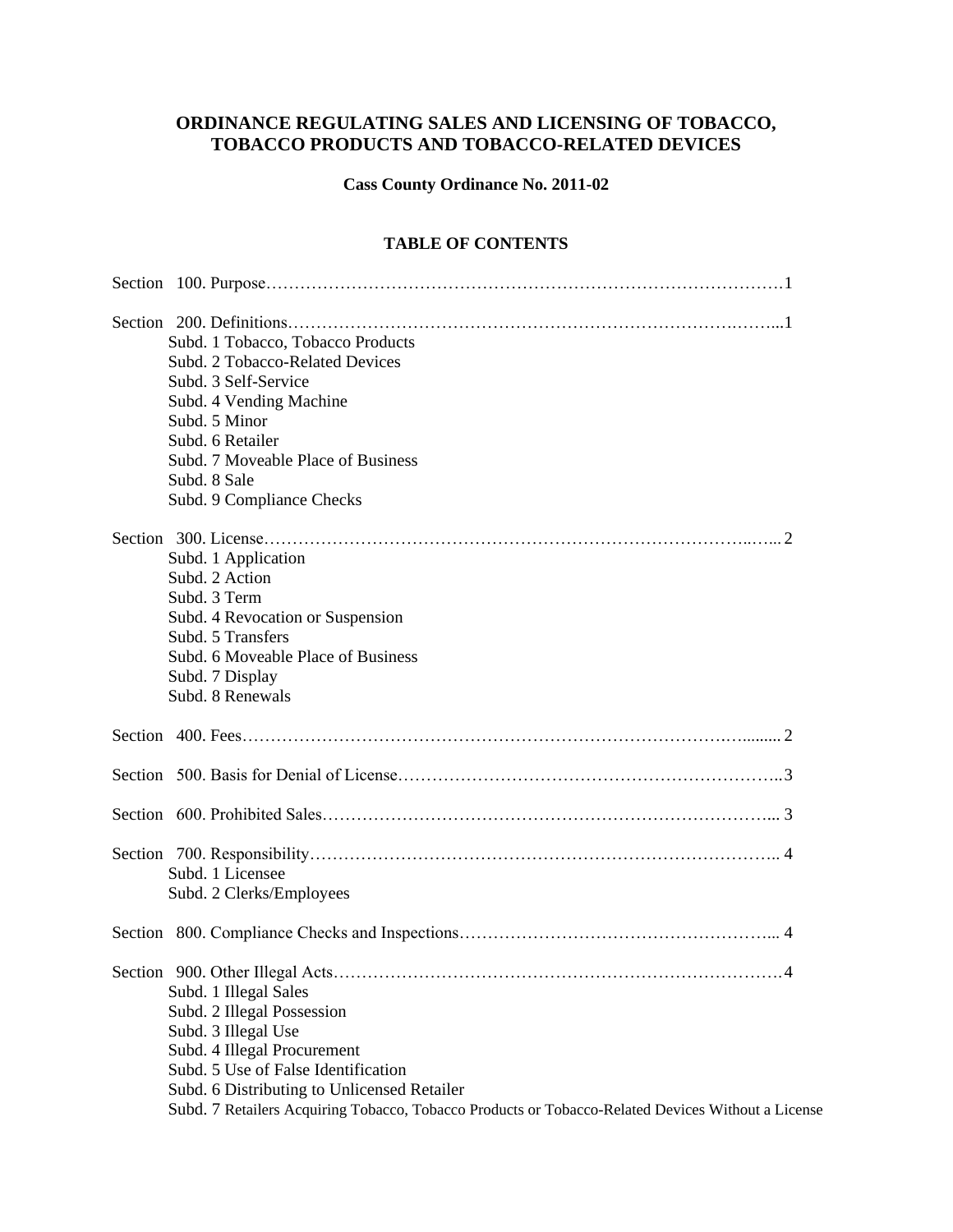| Subd. 1 Notice<br>Subd. 2 Hearings<br>Subd. 3 Hearing Officer<br>Subd. 4 Decision |  |
|-----------------------------------------------------------------------------------|--|
| Subd. 5 Appeals<br>Subd. 6 Continued Violation                                    |  |
|                                                                                   |  |
|                                                                                   |  |
|                                                                                   |  |
|                                                                                   |  |
|                                                                                   |  |
|                                                                                   |  |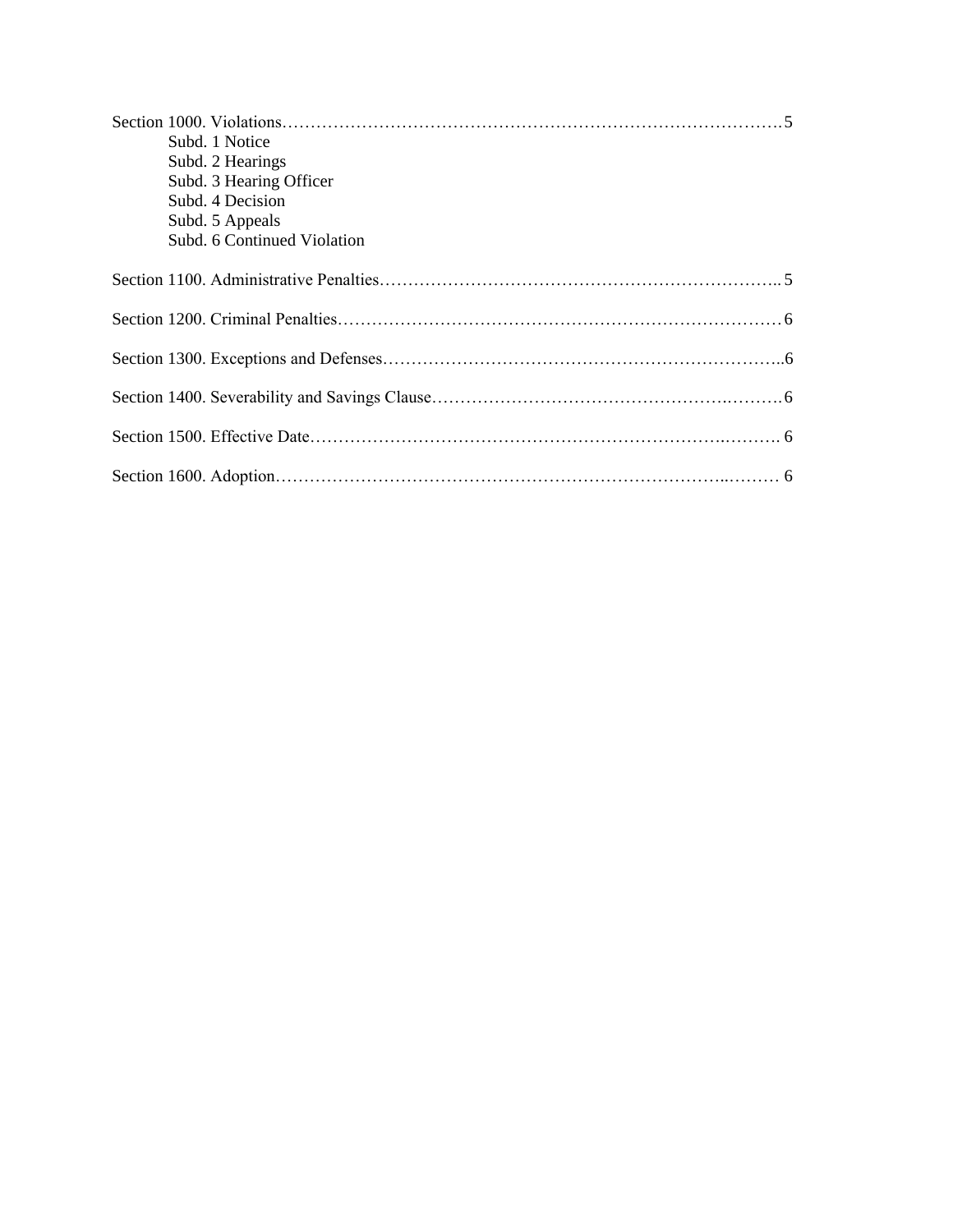The Cass County Board of Commissioners Hereby Ordains:

**Section 100. Purpose.** Pursuant to authority granted under Minnesota Statutes Chapter 461, the purpose of this ordinance is to regulate sales and licensing of tobacco, tobacco products and tobacco-related devices and to restrict access to tobacco, tobacco products and tobacco-related devices for persons under the age of 18 years.

**Section 200. Definitions.** Except as may otherwise be provided or clearly implied by context, all terms shall be given their commonly accepted definitions. The following terms shall have the definitions given to them:

**Subd. 1 Tobacco, Tobacco Products.** "Tobacco" and "tobacco products" shall have the same meaning as that contained in Minnesota Statutes Section 609.685, subdivision 1(a) (2010).

**Subd. 2 Tobacco-Related Devices.** "Tobacco related devices" shall have the same meaning as that contained in Minnesota Statutes Section 609.685, subdivision 1(b) (2010).

**Subd. 3 Self-Service.** "Self-service" shall mean open displays of tobacco, tobacco products or tobacco-related devices in a manner where any person has access to the tobacco, tobacco products or tobacco-related devices, without assistance from a clerk/employee of the licensee. Self-service shall not include vending machines.

**Subd. 4 Vending Machine.** "Vending machine" shall mean any mechanical, electric or electronic, or other type of device which dispenses tobacco, tobacco products or tobacco-related devices upon the insertion of money, tokens, or other form of payment directly into the machine by the person seeking to make a purchase.

**Subd. 5 Minor.** "Minor" shall mean any natural person who has not yet reached the age of eighteen (18) years.

**Subd. 6 Retailer.** "Retailer" shall have the same meaning as that contained in Minnesota Statutes Section 297F.01 Subd. 14 (2010).

**Subd. 7 Moveable Place of Business.** "Moveable Place of Business" shall refer to any form of business operated out of a truck, van, automobile, or other type of vehicle or transportable shelter and not a fixed address store front or other permanent type of structure authorized for sales transactions.

**Subd. 8 Sale.** "Sale" shall have the same meaning as that contained in Minnesota Statutes Section 297F.01 Subd. 16 (2010).

**Subd. 9 Compliance Checks.** "Compliance Checks" shall mean the system the county uses to investigate and ensure that those authorized to sell tobacco, tobacco products and tobacco-related devices are following and complying with the requirements of State law to prohibit youth access through this ordinance. Compliance checks shall be conducted in accordance with the laws of the State of Minnesota. Compliance checks may also be conducted by other units of government for the purpose of enforcing appropriate Federal, State, or local laws relating to tobacco, tobacco products and tobacco-related devices.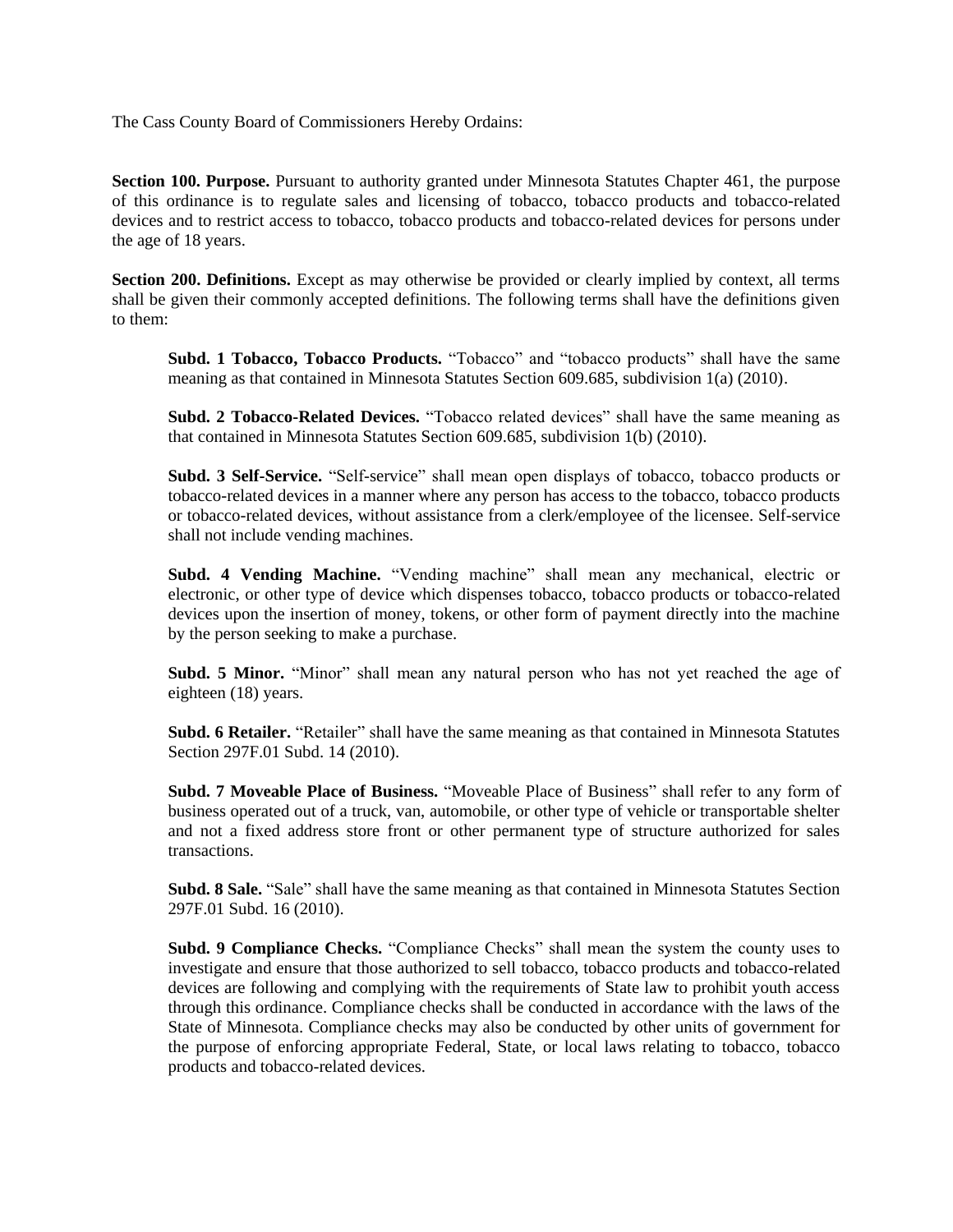**Section 300. License.** No person shall sell or offer to sell any tobacco, tobacco product or tobacco-related device without first having obtained a license to do so from the county, unless located within a town or a home rule charter or statutory city that has retained licensing authority under Minnesota Statutes 461.12, Subdivision 1.

**Subd. 1 Application.** An application for a license to sell tobacco, tobacco products or tobaccorelated devices shall be made on a form provided by the county. The application shall contain the full name of the applicant, the applicant's residential and business addresses and telephone numbers, the name of the business for which the license is sought and any additional information the county deems necessary. Upon receipt of a completed application, the County Auditor-Treasurer shall forward the application to the County Board for action at its next regularly scheduled Board meeting. If the County Auditor-Treasurer determines that an application is incomplete, the application shall be returned to the applicant with notice of the deficiencies.

**Subd. 2 Action.** The County Board may either approve or deny the license, or it may delay action for such reasonable period of time as necessary to complete any investigation it deems necessary. If the County Board approves the license, the County Auditor-Treasurer shall issue the license to the applicant. If the County Board denies the license, the notice of the denial shall be given to the applicant along with the basis for denial.

**Subd. 3 Term.** Generally, licenses issued under this ordinance shall be valid for one calendar year from the date of issuance beginning January  $1<sup>st</sup>$ . Licenses may be issued and granted under this ordinance for a fractional year thereof upon their expiration under another licensing authority, or in the case of a new license application. A license issued for a period of less than one calendar year will expire on December  $31<sup>st</sup>$  of that year.

**Subd. 4 Revocation or Suspension.** Any license issued under this ordinance may be revoked or suspended as provided in the Violations and Penalties sections of this ordinance.

**Subd. 5 Transfers.** All licenses under this ordinance shall be valid only on the premises for which the license was issued and only for the person to whom the license was issued. No transfer of any license to another location or person shall be valid.

**Subd. 6 Moveable Place of Business.** No license shall be issued to a moveable place of business. Only fixed location businesses shall be eligible to be licensed under this ordinance.

**Subd. 7 Display.** All licenses shall be posted and displayed in plain view of the general public on the licensed premise.

**Subd. 8 Renewals.** The renewal of a license issued under this section shall be handled in the same manner as the original application. The request for a renewal shall be made at least thirty days but no more than sixty days before the expiration of the current license. The issuance of a license issued under this ordinance shall be considered a privilege and not an absolute right of the applicant and shall not entitle the holder to automatic renewal of the license.

**Section 400. Fees.** No license shall be issued under this ordinance until the appropriate license fee is paid in full. The fee for a license under this ordinance shall be established by resolution of the County Board.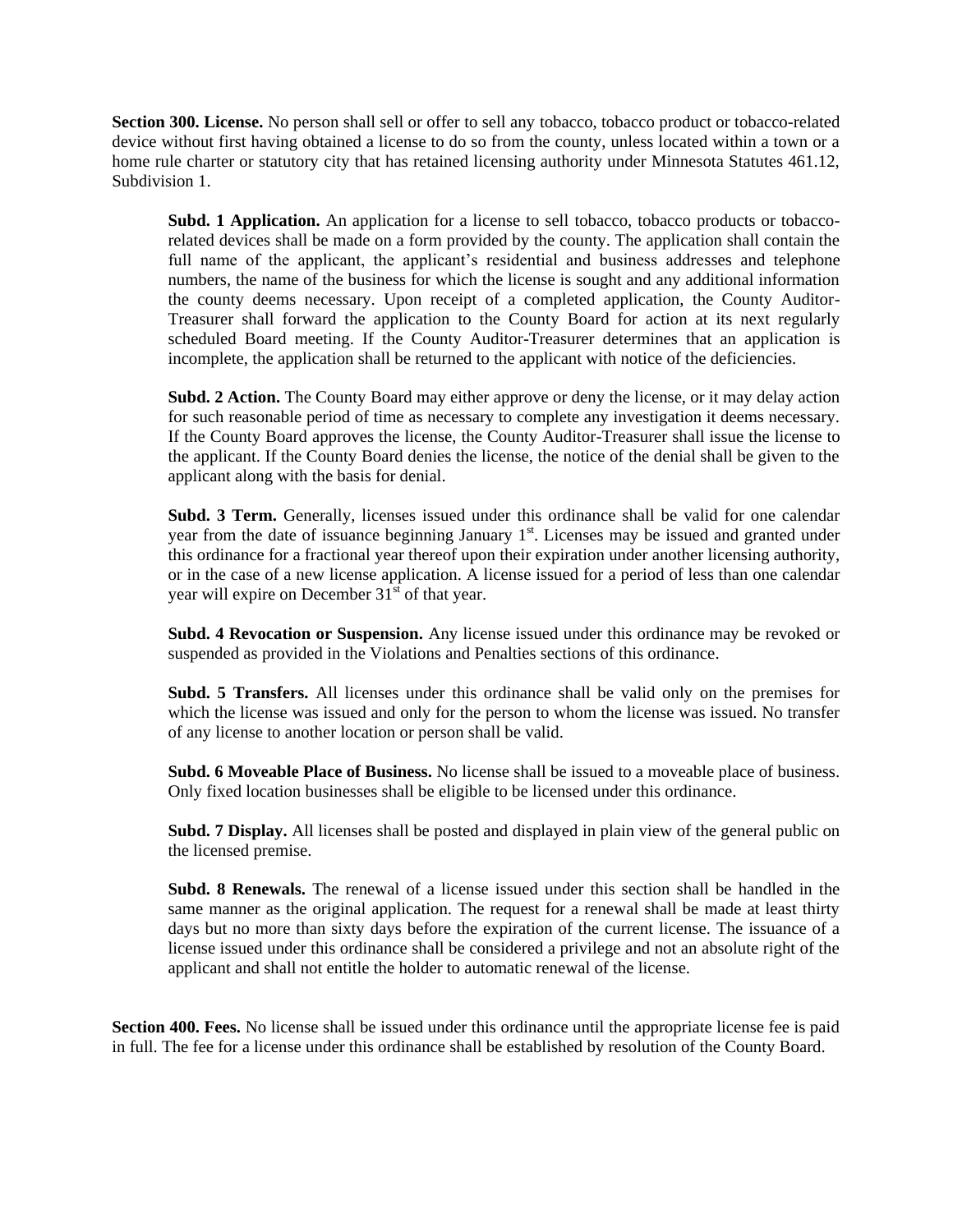**Section 500. Basis for Denial of License.** The following shall be grounds for denying the issuance or renewal of a license under this ordinance. If a license is mistakenly issued or renewed to a person, it shall be revoked upon the discovery that the person was ineligible for the license under this section.

- A. The applicant is under the age of eighteen (18) years.
- B. The applicant has been convicted within the past five years of any violation of a Federal, State or local law, ordinance provision, or other regulation relating to tobacco, tobacco products or tobacco-related devices.
- C. The applicant has had a license to sell tobacco, tobacco products or tobacco-related devices revoked within the preceding twelve months of the date of application.
- D. The applicant fails to provide information required on the application, or provides false or misleading information.
- E. The applicant is prohibited by Federal, State or other local law, ordinance, or other regulation from holding such a license.
- F. The applicant is delinquent in the payment of Federal, State, or local taxes.
- G. The applicant or proposed business location is in violation of any local ordinances.

**Section 600. Prohibited Sales.** It shall be a violation of this ordinance for any person to sell or offer to sell any tobacco, tobacco product or tobacco-related device:

- A. To any person under the age of eighteen (18) years.
- B. By means of any type of vending machine.

C. By means of self-service methods whereby the customer does not need to make a verbal or written request to an employee of the licensed premise in order to receive the tobacco, tobacco product or tobacco-related device and whereby there is not a physical exchange of the tobacco, tobacco product or tobacco-related device between the licensee or the licensee's employee and the customer.

D. Containing opium, morphine, jimson weed, bella donna, strychnos, cocaine, marijuana, or other deleterious, hallucinogenic, toxic or controlled substances except nicotine and other substances found naturally in tobacco or added as part of an otherwise lawful manufacturing process.

E. Including any product sold to minors containing or delivering nicotine or lobelia intended for human consumption, or any part of such a product, that is not tobacco as defined by Minnesota Statutes 609.685, unless that product has been approved or otherwise certified for legal sale by the United States Food and Drug Administration for tobacco use cessation, harm reduction, or for other medical purposes, and is being marketed and sold solely for that approved purpose.

F. By any other means, to any other person, or in any other manner or form prohibited by Federal, State, or other local law, ordinance provision or other regulation.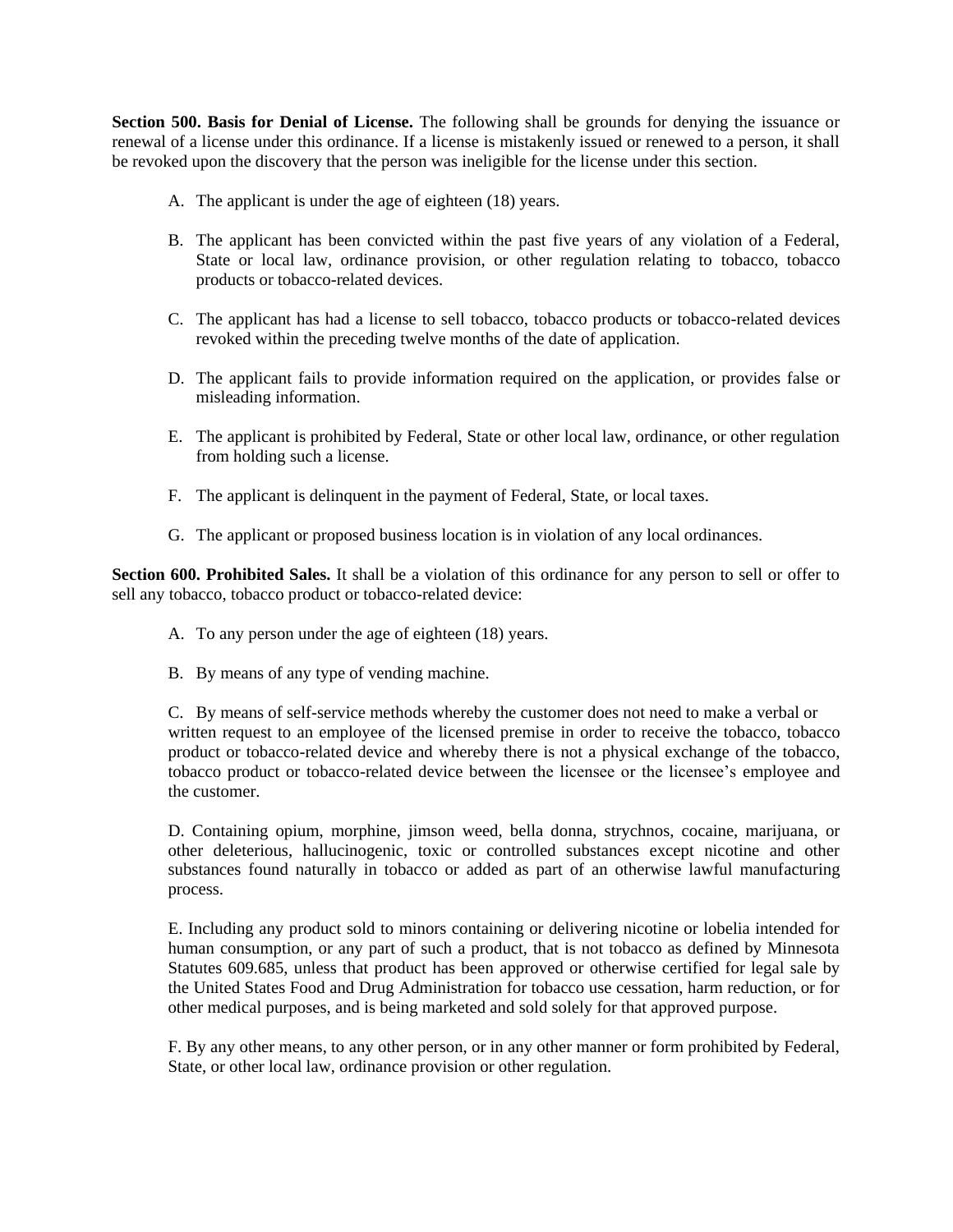#### **Section 700. Responsibility.**

**Subd. 1 Licensees.** All licensees under this ordinance shall be responsible for the actions of their employees in regard to the sale of tobacco, tobacco products or tobacco-related devices on the licensed premises, and the sale of such an item by an employee shall be considered a sale by the license holder.

**Subd. 2 Clerks/Employees.** Notwithstanding Section 700 Subd. 1, the clerk or employee specifically involved in a compliance check violation or determined to have violated the provisions of this ordinance in connection with the sale of tobacco, tobacco products or tobaccorelated devices shall be personally liable to pay an administrative fee in addition to any fees imposed upon the employer or license holder.

**Section 800. Compliance Checks and Inspections.** All licensed premises shall be open to an authorized county official during regular business hours. At least once per year, the county shall conduct compliance checks by engaging, with the written consent of their parents or guardians, minors over the age of fifteen (15) years but less than eighteen (18) years, to enter the licensed premise to attempt to purchase tobacco, tobacco products or tobacco-related devices. Minors used for the purpose of compliance checks shall be trained and supervised by designated county personnel. Minors used for compliance checks shall not be guilty of the unlawful purchase or attempted purchase, nor the unlawful possession of tobacco, tobacco products or tobacco-related devices when such items are obtained or attempted to be obtained as part of the compliance check. No minor used in compliance checks shall attempt to use a false identification misrepresenting the minor's age, and all minors lawfully engaged in a compliance check shall answer all questions about the minor's age asked by the licensee or his or her employee and shall produce any identification, if any exists, for which he or she is asked.

**Section 900. Other Illegal Acts.** Unless otherwise provided, the following acts shall be a violation of this ordinance.

**Subd. 1 Illegal Sales.** It shall be a violation of this ordinance for any person to sell or otherwise provide any tobacco, tobacco product or tobacco-related device to any minor.

**Subd. 2 Illegal Possession**. It shall be a violation of this ordinance for any minor to have in his or her possession any tobacco, tobacco product or tobacco-related device. This subdivision shall not apply to minors lawfully involved in a compliance check.

**Subd. 3 Illegal Use**. It shall be a violation of this ordinance for any minor to smoke, chew, sniff, or otherwise use any tobacco, tobacco product or tobacco-related device.

**Subd. 4 Illegal Procurement.** It shall be a violation of this ordinance for any minor to purchase or attempt to purchase or otherwise obtain any tobacco, tobacco product or tobacco-related device, and it shall be a violation of this ordinance for any person to purchase or otherwise obtain such items on behalf of a minor. It shall further be a violation for any person to coerce or attempt to coerce a minor to illegally purchase or otherwise obtain for use any tobacco, tobacco product or tobacco-related device. This subdivision shall not apply to minors lawfully involved in a compliance check.

**Subd. 5 Use of False Identification.** It shall be a violation of this ordinance for any minor to attempt to disguise his or her true age by the use of a false form of identification, whether the identification is that of another person or one on which the age of the person has been modified or tampered with to represent an age older than the actual age of the person.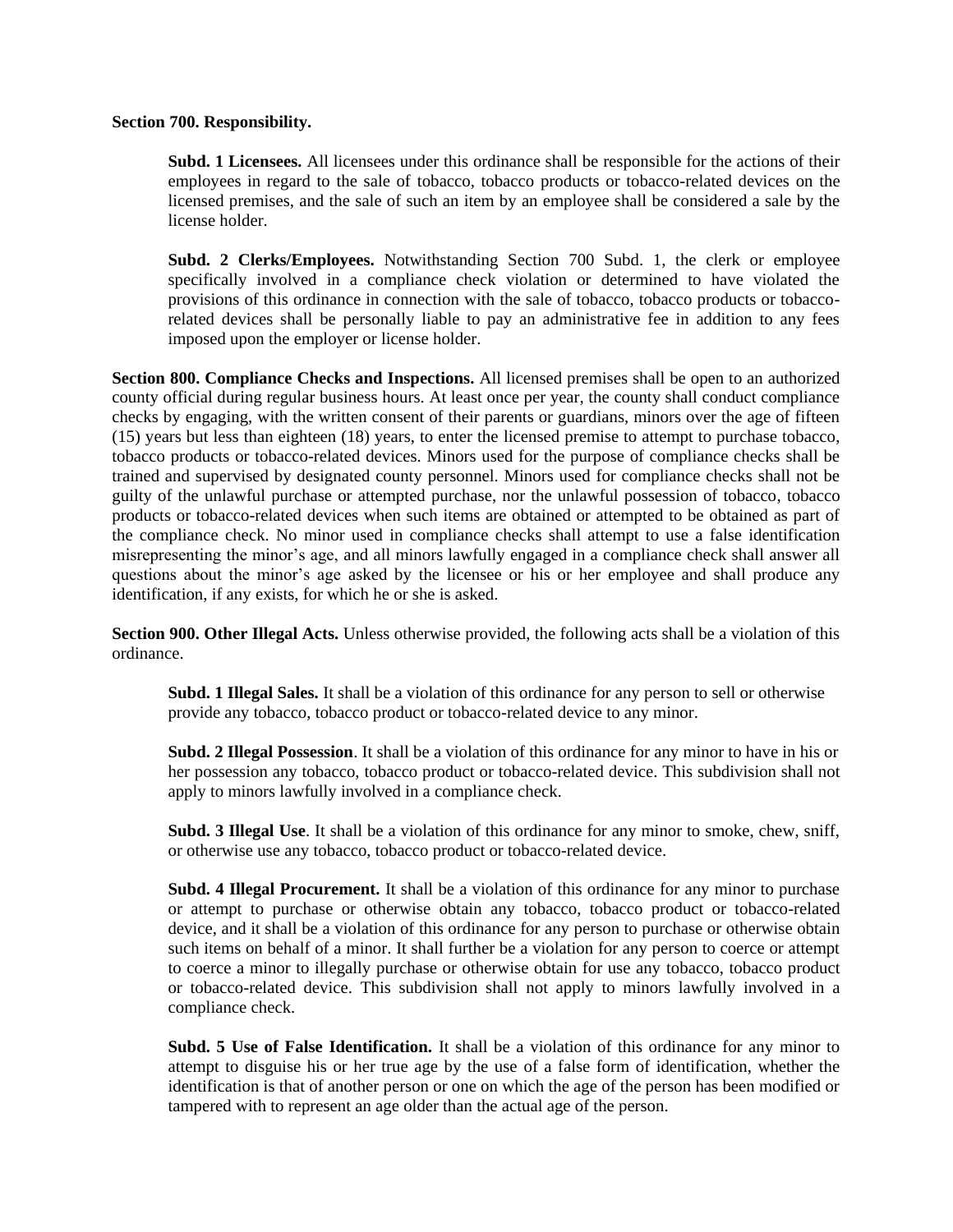**Subd. 6 Distributing to Unlicensed Retailer.** It shall be a violation of this ordinance to distribute tobacco, tobacco products or tobacco-related devices to an unlicensed retailer within the county's jurisdiction.

**Subd. 7 Retailers Acquiring Tobacco, Tobacco Products or Tobacco-Related Devices Without a License.** It shall be a violation of this ordinance to acquire tobacco, tobacco products or tobacco-related devices to offer for sale without first obtaining a retail license within the county's jurisdiction.

#### **Section 1000 Violations.**

**Subd. 1 Notice.** Upon discovery of a suspected violation, the alleged violator shall be issued, either personally or by mail, a citation that sets forth the alleged violation and which shall inform the alleged violator of his or her right to be heard on the accusation.

**Subd. 2 Hearings.** If a person accused of violating this ordinance so requests in writing to the County Administrator, a hearing shall be scheduled within 30 days of the request by the licensee or clerk/employee of a licensee, the time and place of which shall be published and provided to the alleged violator.

**Subd. 3 Hearing Officer.** The County Administrator or designee shall serve as the hearing officer.

**Subd. 4 Decision**. If the hearing officer determines that a violation of this ordinance did occur, that decision, along with the hearing officer's reasons for finding a violation and the penalty to be imposed under Section 1300 of this ordinance, shall be issued in writing to the violator. Violators whose administrative penalty or license suspension is upheld at the hearing must pay the administrative penalty within seven (7) days. License suspension shall begin on the  $7<sup>th</sup>$  day following the hearing.

If the hearing officer finds that no violation occurred or finds grounds for not imposing any penalty, such findings shall be issued to the acquitted violator.

**Subd. 5 Appeals.** Appeals of any decision made by the hearing officer shall be filed in the district court for the jurisdiction of the county in which the alleged violation occurred.

**Subd. 6 Continued Violation.** Each violation, and every day in which a violation occurs or continues, shall constitute a separate offense.

**Section 1100 Administrative Penalties.** The County Board shall establish by resolution and make available to the public a schedule of administrative penalties for violations of this ordinance. Prior to consideration of proposed changes to the administrative penalty schedule, all license holders will be provided at least thirty (30) days written notice.

**Section 1200 Criminal Penalties.** Nothing in this ordinance shall prohibit the State of Minnesota or Cass County from seeking prosecution as a misdemeanor offense for any alleged violation of this ordinance, punishable according to the laws of the State of Minnesota.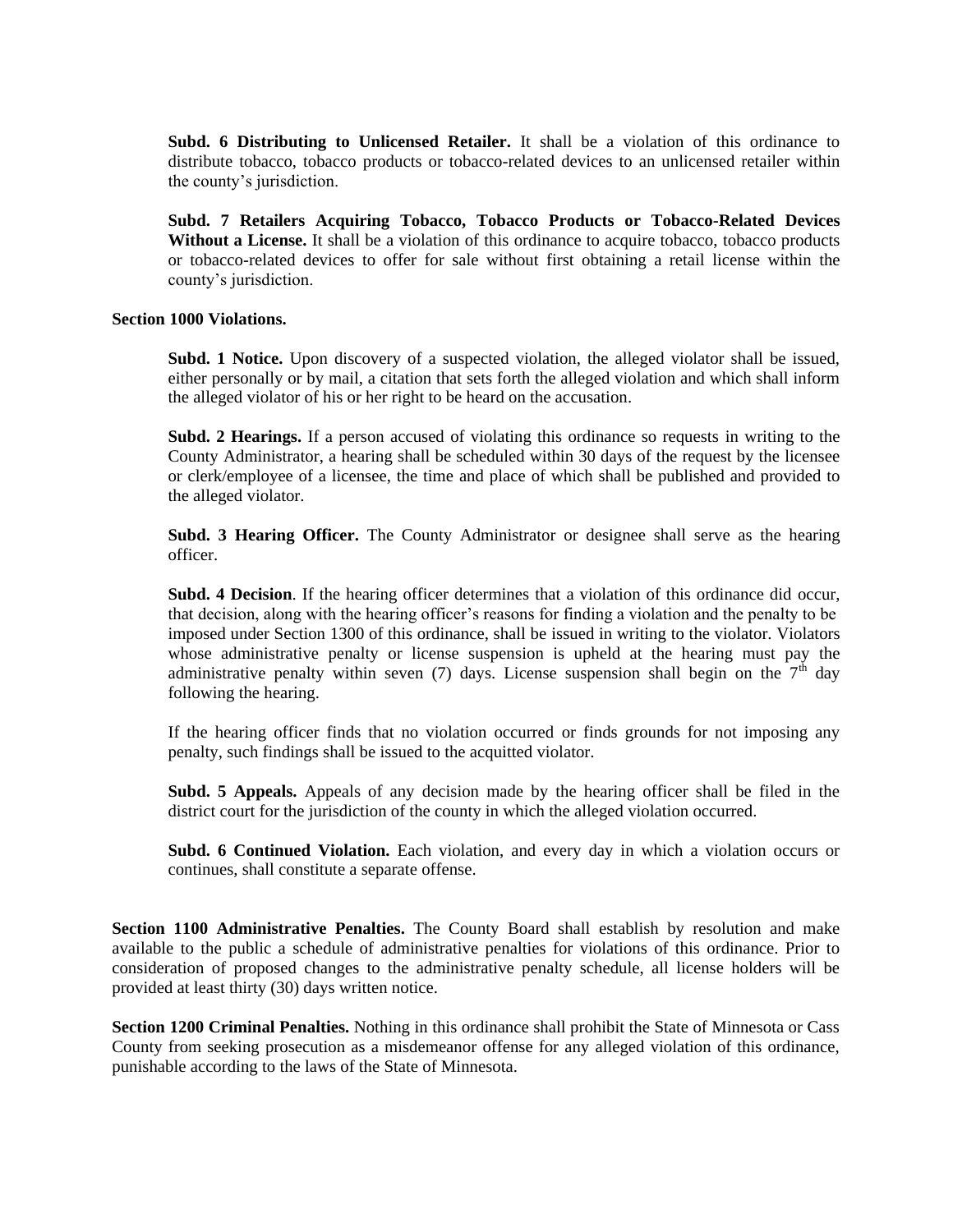Section 1300 Exceptions and Defenses. Nothing in this ordinance shall prevent the providing of tobacco, tobacco products or tobacco-related devices to a minor as part of a lawfully recognized religious, spiritual, or cultural ceremony. It shall be an affirmative defense to the violation of this ordinance for a person to have reasonably relied on proof of age as described by State law.

Section 1400 Severability and Savings Clause. If any section or portion of this ordinance shall be found unconstitutional or otherwise invalid or unenforceable by a court of competent jurisdiction, that finding shall not serve to invalidate or affect the validity and enforceability of any other section or provision of this ordinance.

Section 1500 Effective Date. This ordinance as amended shall take effect November 15, 2011.

Section 1600 Adoption. The Ordinance Regulating the Sale of Tobacco, Tobacco Products and Tobacco-Related Devices in Cass County, Minnesota is hereby adopted by the Cass County Board of Commissioners on this 7th day of November, 2006 and amended this 4<sup>th</sup> day of October, 2011.

County of Minne By: County Board of Commissioners

Attest: Robert H. Yochum, Cass County Administrator